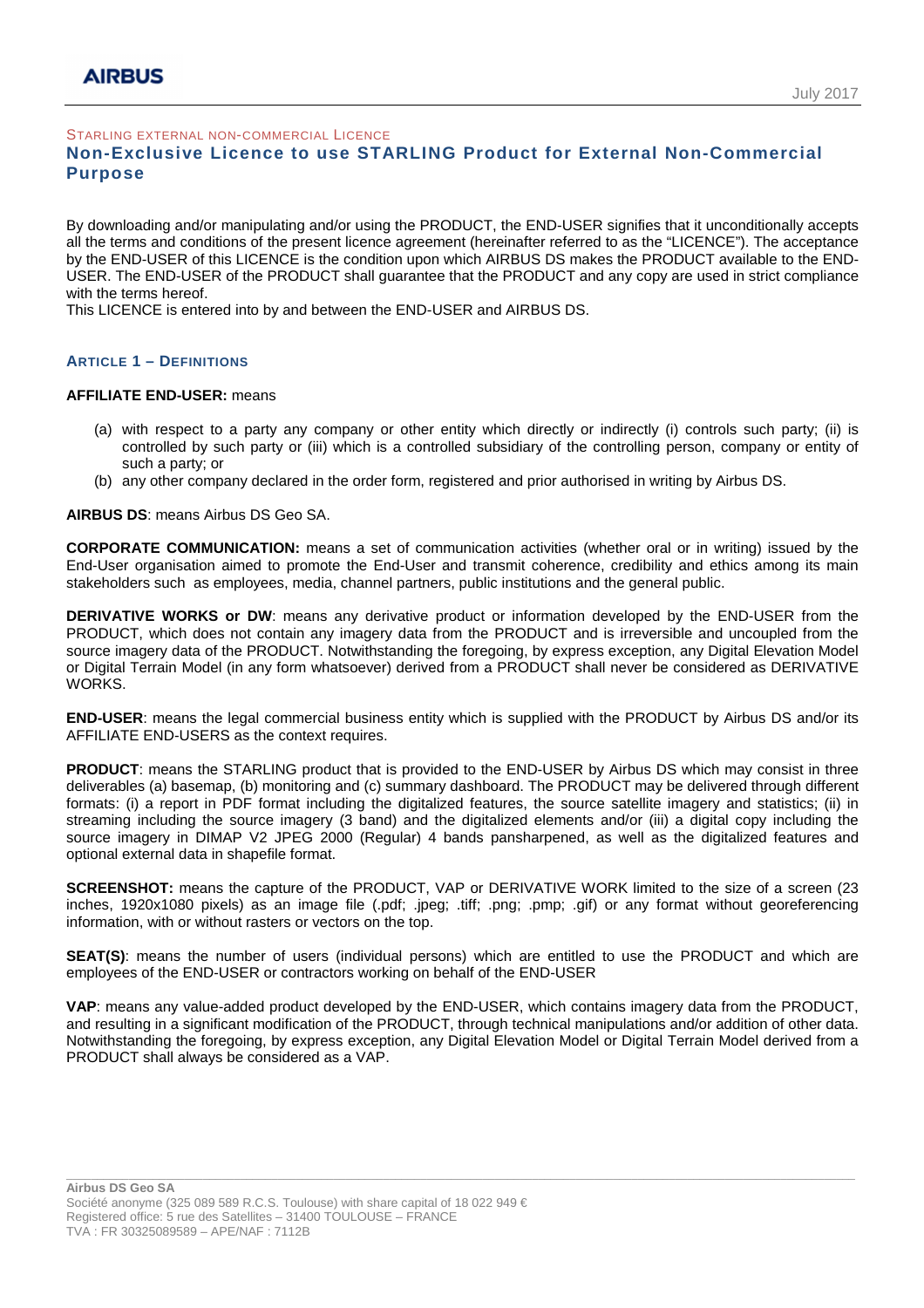# **ARTICLE 2 - LICENCE**

### **2.1 Permitted Uses**

The END-USER is hereby granted by AIRBUS DS a limited, non-exclusive, non-transferable, licence:

- (a) to make, when applicable, an unlimited number of copies of the PRODUCT for the permitted uses specified in this Article 2.1;
- (b) to install the PRODUCT in an unlimited number of individual computers in its premises or to have access to the PRODUCT in streaming for an unlimited number of SEATS.
- (c) to use the PRODUCT for internal purposes;
- (d) to alter, process, enhance, adapt, transform, modify, or otherwise exploit the PRODUCT to produce VAP and/or DERIVATIVE WORKS for internal purposes. This shall include but not be limited to the creation of extra features such as counting, measure, analytics, derive metrics, etc;
- (e) to use any VAP and/or DERIVATIVE WORKS for internal purposes;
- (f) to make the PRODUCT and/or any VAP and/or any DERIVATIVE WORKS available to contractors and consultants, only for internal use on behalf of the END-USER, subject to such contractors and consultants agreeing in writing, in advance, (I) to be bound by the same limitations on use as applicable to the END-USER, and (II) to return the PRODUCT to END-USER, and to keep no copy thereof, upon completion of the contracting or consulting engagement.
- (g) to make available the PRODUCT, VAP and/or DERIVATIVE WORK on END-USER website for non-commercial purposes and in view only via a streaming service with the credit set forth in article 3.4 conspicuously displayed;
- (h) to post a SCREENSHOT on END-USER website for non-commercial purposes in view only with the credit set forth in article 3.4 conspicuously displayed.
- (i) To embed the PRODUCT, VAP and/or DERIVATIVE WORK in any presentation made by the End-User in the framework of its CORPORATE COMMUNICATION.

All rights not expressly granted by AIRBUS DS under Article 2.1 are hereby retained by AIRBUS DS.

### **2.2 Prohibited Uses**

2.2.1 The END-USER shall not, and shall guarantee that any contractor or consultant engaged as per the provisions of Article 2.1 (f) does not, unless otherwise expressly provided in this LICENSE:

- (a) use the PRODUCT, VAP and/or DERIVATIVE WORKS for any use other than internal use, especially, any commercial use;
- (b) alter or remove any copyright notice or proprietary legend contained in or on the PRODUCT and/or any VAP / and/or DERIVATIVE WORKS;
- (c) reproduce, transmit, disseminate, or make available in any way the PRODUCT and/or any VAP and/or DERIVATIVE WORKS, in whole or in part, to any third party other than a contractor or consultant engaged as per the provisions of Article 2.1 (f), by any means, free of charge or in return for payment;
- (d) publish or communicate in any way a competitive analysis (such as benchmarking) of any PRODUCT, VAP and/or DERIVATIVE WORKS;
- (e) transfer the PRODUCT, when available in streaming format, to individual users of any third party not declared; or
- (f) do anything not expressly permitted under Article 2.1 and Article 2.2.

2.2.2 Without prejudice of the rights granted under Article 2.1, the PRODUCT and the information contained herein shall be considered as proprietary information. Any further use or communication of the same by any third party shall be subject to prior written authorization of Airbus DS and END-USER.

2.2.2 In case of the END-USER decides to use the streaming access provided by AIRBUS DS, the END-USER shall not, and shall guarantee that any contractor or consultant engaged as per the provisions of Article 2.1 (f) does not:

- (a) use automatic system to perform speed and access tests to the PRODUCT; or
- (b) harvest the PRODUCT by using automatic system scanning the PRODUCT; or
- (c) consume an unusual volume of data per day and per SEAT. The END-USER acknowledges and accepts that AIRBUS DS can monitor the consumption of the PRODUCT (location, frequency, …).

\_\_\_\_\_\_\_\_\_\_\_\_\_\_\_\_\_\_\_\_\_\_\_\_\_\_\_\_\_\_\_\_\_\_\_\_\_\_\_\_\_\_\_\_\_\_\_\_\_\_\_\_\_\_\_\_\_\_\_\_\_\_\_\_\_\_\_\_\_\_\_\_\_\_\_\_\_\_\_\_\_\_\_\_\_\_\_\_\_\_\_\_\_\_\_\_\_\_\_\_\_\_\_\_\_\_\_\_\_\_\_\_\_\_\_\_\_\_\_\_\_\_\_\_\_\_\_

## **ARTICLE 3 – INTELLECTUAL PROPERTY RIGHTS**

**3.1** The data contained in the PRODUCT are the property of:

- Centre National d'Études Spatiales (CNES) for PLEIADES satellites imagery data,
- AIRBUS DS for SPOT 6 and 7 satellites imagery data.
- **3.2** The PRODUCT is protected by French and international copyright laws.

**Airbus DS Geo SA**  Société anonyme (325 089 589 R.C.S. Toulouse) with share capital of 18 022 949  $\in$ Registered office: 5 rue des Satellites – 31400 TOULOUSE – FRANCE TVA : FR 30325089589 – APE/NAF : 7112B